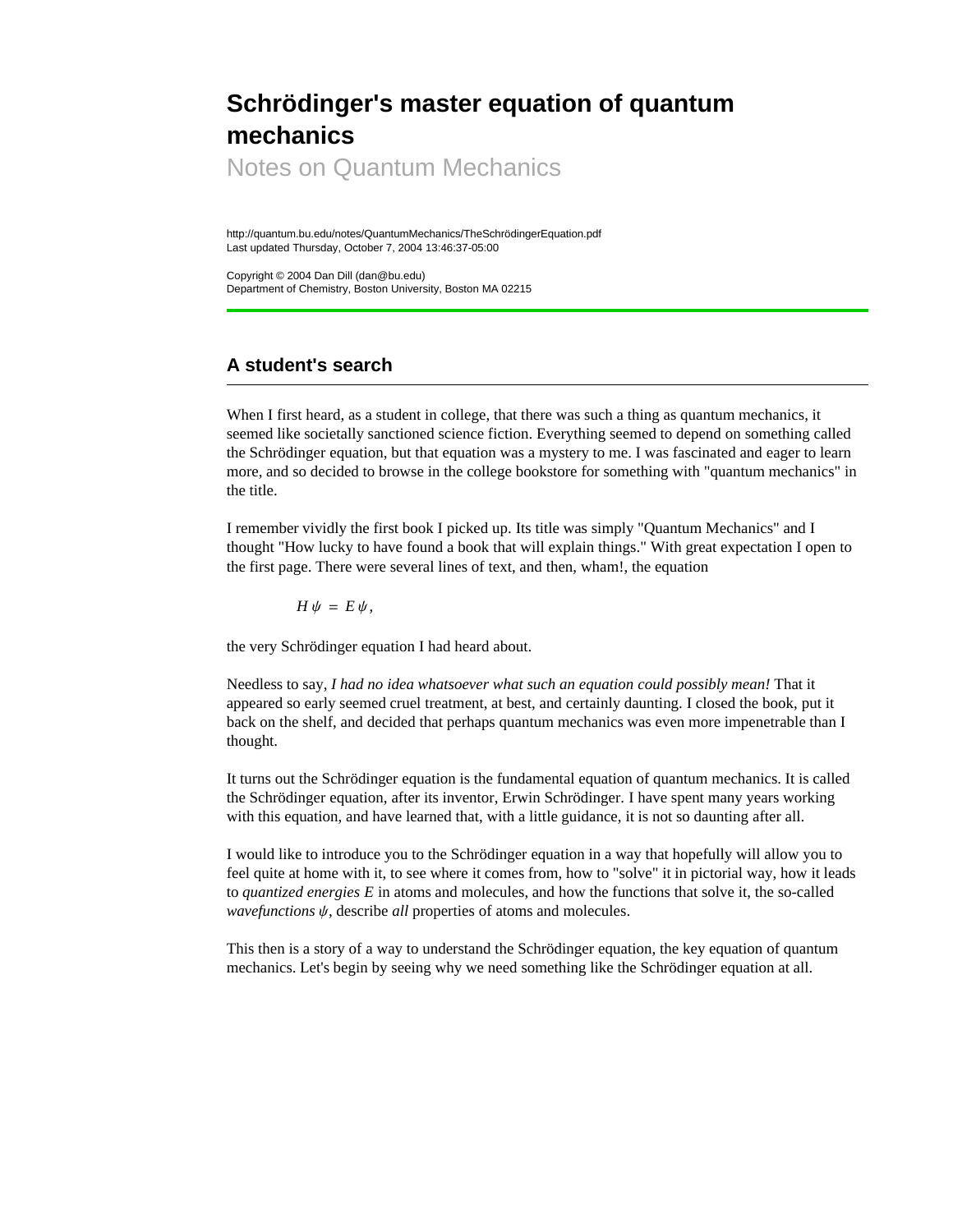## **The Schrödinger equation**

The de Broglie hypothesis introduced the idea that particles are in some sense associated with waves, Born proposed that these are abstract, nonphysical waves describing fluctuations in probability amplitude. These ideas do not, however, tell us any details of the waves, other than their wavelengths. To proceed further, we need a way to determine the waves.

The way to do this was discovered by Schrödinger. He proposed that wavefunctions are solutions to a rather peculiar kind of equation,

$$
-\frac{\hbar^2}{2\,m}\,\frac{d^2\,\psi(x)}{dx^2}\,+\,V(x)\,\psi(x)\,=\,E\,\psi(x)
$$

Here  $d^2 \psi(x)/dx^2$  is the rate of change of the slope—the *curvature*—of the wavefunction at position  $x$ ,  $V(x)$  is the potential energy at position *x*, and *E* is the total energy; we have also used the conventional abbreviation  $\hbar = h/2 \pi$ .

The first time I saw this equation, I didn't have the foggiest idea of where it came from or, even more worrisome, what it could possibly mean. A colleague tells me that Schrödinger himself was puzzled by the equation when he first wrote it down!

There are three steps we need to take to understand where Schrödinger equation comes from. The first step is the strangest. We need to learn about a key relation that tells us that while in our everyday experience the position and momentum of a particle seem to be simple numbers, it turns out that instead they are something different, for when we multiply them as *x p* we get a different result than when we multiply them as  $p x$ . The difference turns out to be  $i h / 2 \pi$ . Because Planck's constant is so tiny, the difference is absolutely negligible in everyday experience. But for electrons in atoms and molecules, where both distances (*x*) and masses, and so momenta (*p*) are tiny, the difference becomes huge. This evident property of our world is known as the position-momentum commutation relation. It is the foundation on which all of quantum mechanics rests.

The next step is to see what changes we need to make to our concept of position and momentum in order to satisfy the commutation relation.

The third step is to incorporate our new way of representing position and momentum into the analysis of the behavior of electrons in atoms and molecules. It is this step that leads to Schrödinger equation.

## **à Position-momentum commutator**

The story begins with the discovery by Heisenberg of a peculiar relationship between the position of a particle in a particular direction, say x, and the momentum of the particle along that direction,  $p_x$ .

> *W. Heisenberg, "Quantum-theoretical re-interpretation of kinematic and mechanical relations," Z. Phys. 33 (1925) 879-893. A translation of this paper into English, and also of most of the other key works on the creation of quantum mechanics is in B. L. van der Waerden, "Sources of Quantum Mechanics," (Dover, 1968, ISBN 0-486-61881-1).*

The relationship, known as the *position-momentum commutation relation*, says that

$$
x p_x - p_x x = i \hbar,
$$

where *i* is the square root of  $-1$  and  $\hbar$  is an abbreviation for Planck's constant divided by  $2\pi$ . Heisenberg made the discovery in order to understand the differences between the spectrum of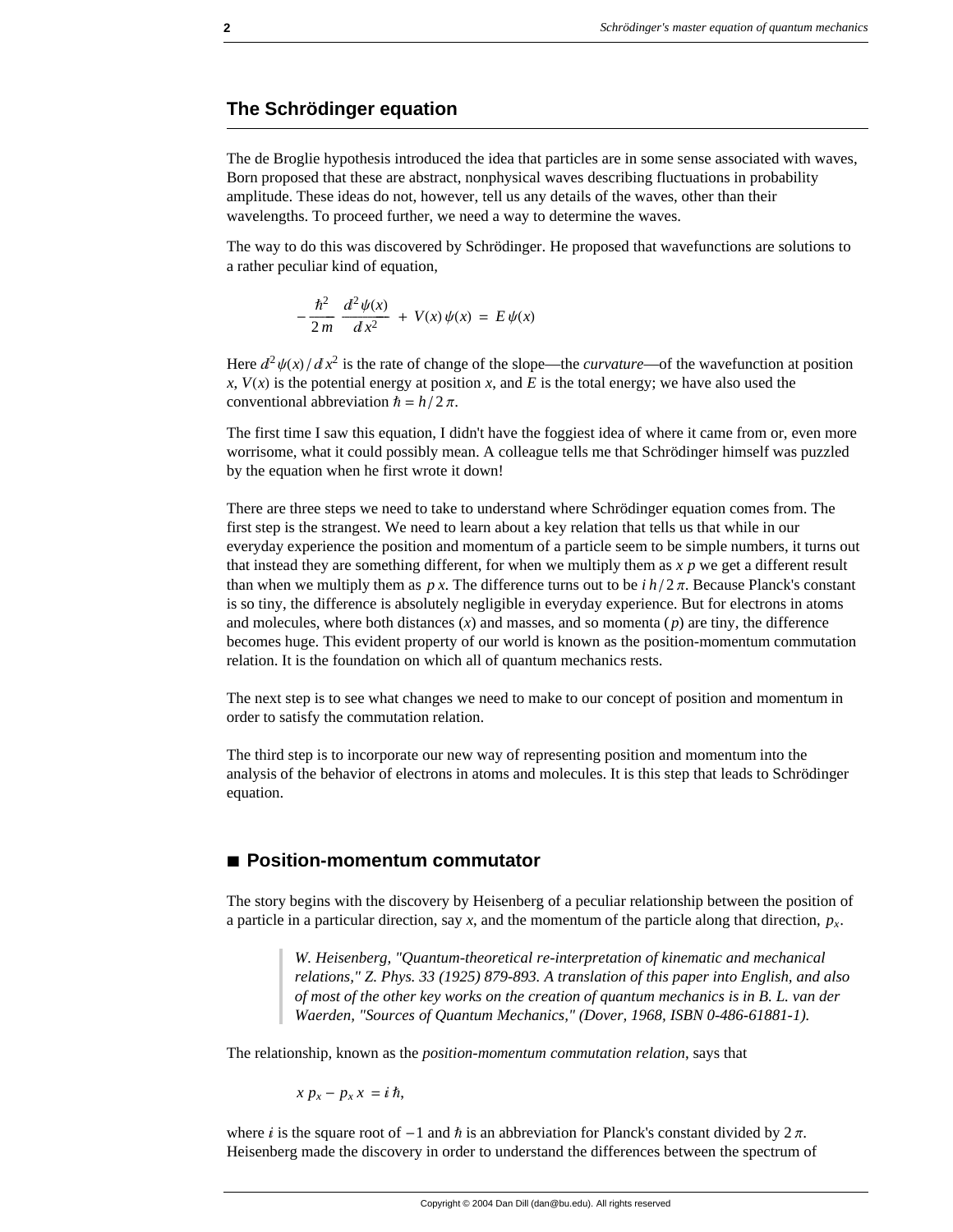two-electron systems (He,  $Li^+$ , Be<sup>2+</sup>, etc.) and Bohr's model of one-electron systems (H, He<sup>+</sup>,  $Li^{2+}$ , etc.).

On the face of it, this commutation relation makes no sense at all. For example, let's say the position of a particle is 5 m along x from the origin, and at that point its momentum is 7 kg m s<sup>-1</sup>. With these values we reasonably expect that

$$
x p_x = 35 \text{ kg m}^2 \text{ s}^{-1} = 35 J s,
$$
  

$$
p_x x = 35 \text{ kg m}^2 \text{ s}^{-1} = 35 J s,
$$

and so that the commutator vanishes,

$$
x p_x - p_x x = 35 J s - 35 J s = 0.
$$

In fact, while the commutator is *nearly* zero on the scale of everyday experience, since Planck's constant is so small (on the order of  $10^{-34}$  J s), the difference is *not* exactly zero. This small deviation from zero is the very foundation of the quantum behavior of matter and light.

## **à Three approaches to the position-momentum commutator**

How can it be that  $x p_x - p_x x$  is not exactly zero? The answer must be that *x* and  $p_x$  are *not simple numbers*, for if they were, their commutator *would be* exactly zero. Three different approaches have been taken to account for the non-zero difference.

#### **Heisenberg's matrices**

The first approach was that taken by Heisenberg in his analysis of the spectra of He. Heisenberg represented the position and momentum of the electrons as *matrices*. A property of matrices is that in general their multiplication gives a different result depending on the order of the factors. For example, the matrices

$$
A = \begin{pmatrix} 1 & 2 \\ 3 & 4 \end{pmatrix} \text{ and } B = \begin{pmatrix} 4 & 3 \\ 2 & 1 \end{pmatrix}
$$

have the different products

$$
A.B = \begin{pmatrix} 8 & 5 \\ 20 & 13 \end{pmatrix} \text{ and } B.A = \begin{pmatrix} 13 & 20 \\ 5 & 8 \end{pmatrix}.
$$

and so their commutator,

$$
A.B - B.A = \begin{pmatrix} -5 & -15 \\ 15 & 5 \end{pmatrix},
$$

is not zero.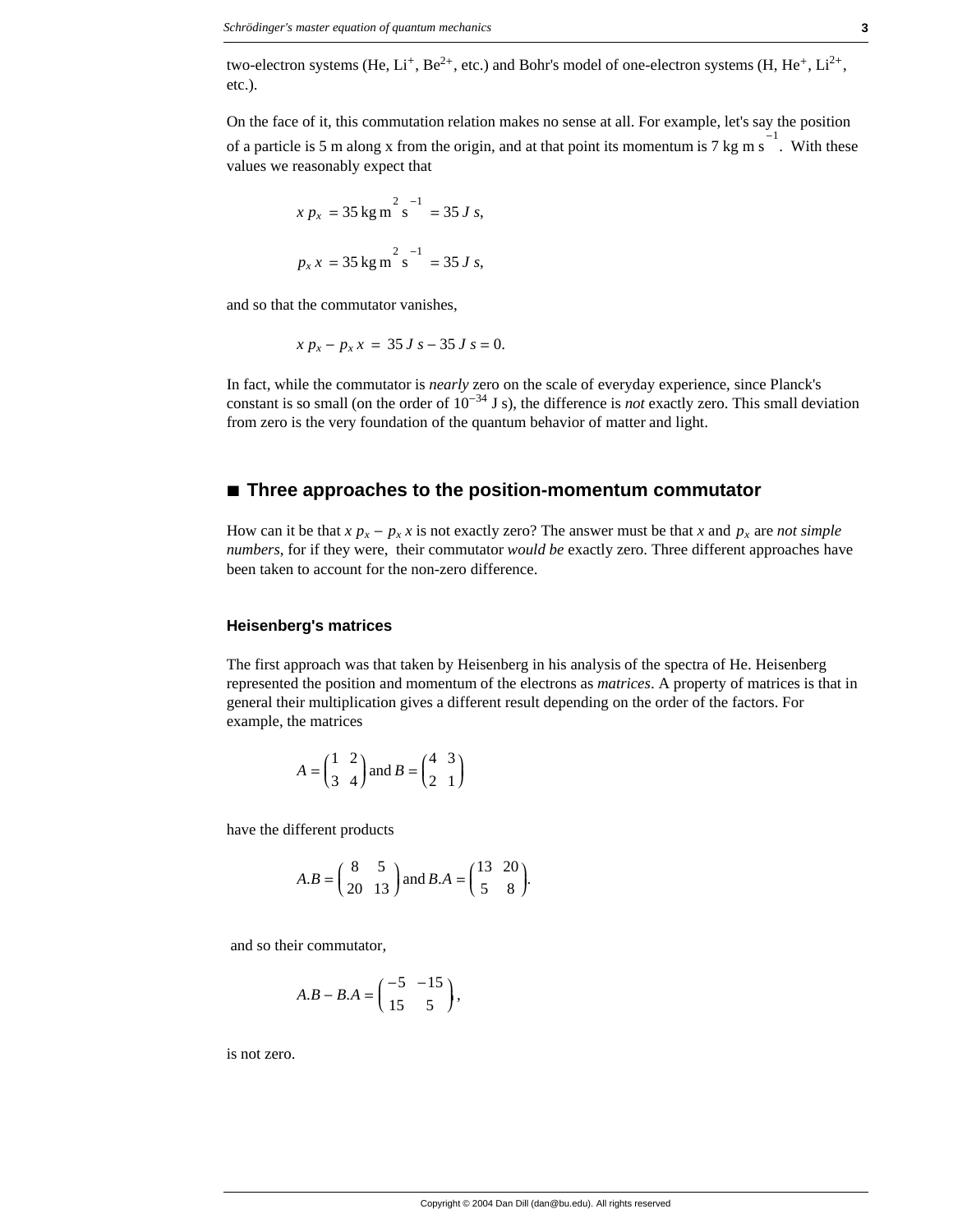#### **Schrödinger's operators**

The second approach was taken by Schrödinger. He assumed that position and momentum were *mathematical operators* chosen so that the result of their operation on a function amounted to the position momentum commutation relation. There are several ways to make this choice, and they all give equivalent results. The most common choice is that the operator for position is

$$
x \to x \times,
$$

that is, "multiply by position," and the operator for momentum is

$$
p_x \to -i\,\hbar\,\frac{d}{dx}
$$

that is,  $-i\hbar$  multiplied by the slope (derivative) operator. But multiply x by what? And the slope of what? The answer is, some mathematical function that varies smoothly with position, so that its slope can be determined at each point. To see how this works, let's first confirm that the choices for the operators for *x* and  $p_x$  are consistent with the commutation relation, by evaluating the effect of

$$
x\left(-i\,\hbar\,\frac{d}{dx}\right) - \left(-i\,\hbar\,\frac{d}{dx}\right)x
$$

on an arbitrary function of position,  $f(x)$ . Here are the details:

$$
\begin{aligned} \left\{ x \left( -i \hbar \frac{d}{dx} \right) - \left( -i \hbar \frac{d}{dx} \right) x \right\} f(x) \\ &= -i \hbar \left[ x \frac{df(x)}{dx} - \frac{d}{dx} \left\{ x f(x) \right\} \right] \\ &= -i \hbar \left\{ x \frac{df(x)}{dx} - f(x) - x \frac{df(x)}{dx} \right\} \\ &= i \hbar f(x) \end{aligned}
$$

The way to read the equality of the first and last lines is that operating on  $f(x)$  by  $x(-i \hbar d / dx) - (-i \hbar d / dx) x$  is the same as simply multiplying  $f(x)$  by  $i \hbar$ .

#### **Dirac's Hilbert space**

These two approaches, Heisenberg's in terms of numerical matrices and Schrödinger's in terms of mathematical operators operators, seem very different, and when they were proposed it was of great concern whether both approaches could be correct. It was the third approach, invented by Dirac, that showed that the matrix and operator approaches were each special cases of a more general, purely algebraic approach.

> *The very best exposition of Dirac's approach is by Dirac himself, in his Principles of Quantum Mechanics, 4/e (Oxford University Press, 1982, ISBN 0198520115).*

Dirac's approach is based on an abstract algebra that incorporates as its fundamental postulate the position-momentum commutation relation. Dirac's approach can be thought of as a multidimensional generalization of geometrical ideas familiar from three-dimensional space. This generalization is known a Hilbert space, and the "axes" of this space are the different quantum states that a system may be in. People (such as me!) who think visually tend to feel right at home in Hilbert space!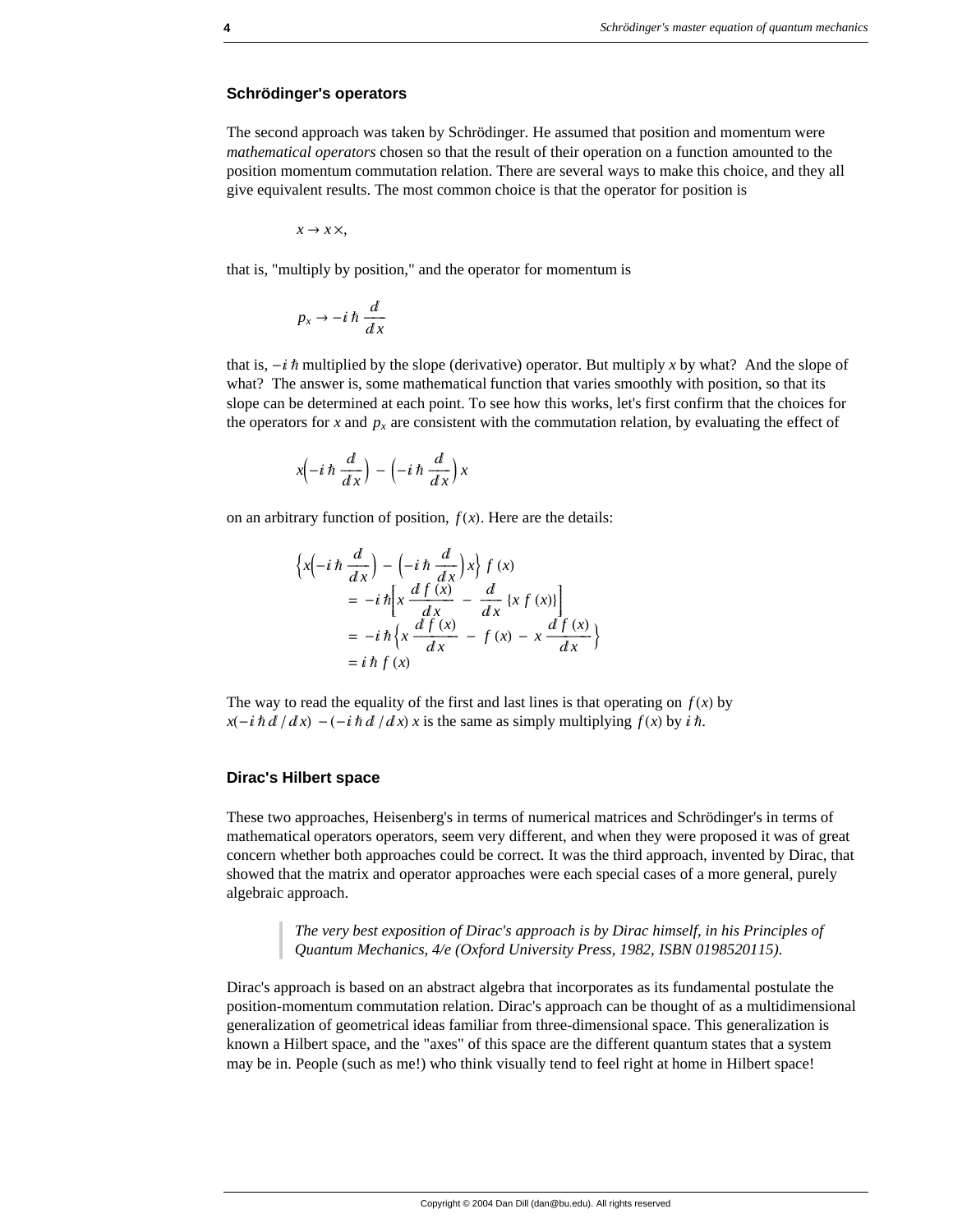## **à Schrödinger's approach**

The three different approaches are thus equivalent (albeit with the nod for generality going to Dirac's). Which one is used depends on which is most convenient in a given circumstance. In the analysis of the properties of atoms and molecules, the Schrödinger approach is the most directly accessible, and so it is the one that we will use.

Schrödinger began by expressing the energy of a system as

$$
T(x) + V(x) = E
$$

the sum of the kinetic energy,  $T(x)$ , and potential energy,  $V(x)$ , at each position. He next used Newton's laws to write this expression, for the example of a single particle in one dimension, as

$$
\frac{p^2}{2m} + V(x) = E
$$

Finally, he made the key step of incorporating the postion-momentum commutation relation. He did this by using his operator expressions for position and momentum, which we have the required commutator, to transform this equation into the *operator equation*

$$
\left\{\frac{1}{2m}\left(-i\hbar\,\frac{d}{dx}\right)^2 + V(x)\right\}\psi(x) = E\,\psi(x).
$$

In this equation Schrödinger has introduced a function  $\psi(x)$  for the operators to operate on. But what function do we use? The answer, it turns out, is just the wavefunction of the Born interpretation of matter waves. This equation is known as the Schrödinger equation and is usually written as

$$
\left\{-\frac{\hbar^2}{2m}\frac{d^2}{dx^2} + V(x)\right\}\psi(x) = E\psi(x).
$$

If the potential energy is 0, we say we have a free particle. Show that the function  $sin(2 \pi x / \lambda)$  satisfies the Schrödinger equation for a free particle, and that its energy is  $p^2/2m$ .

Schrödinger's equation can be written even more compactly by making the definition of what is called the hamiltonian operator,

$$
H = -\frac{\hbar^2}{2m} \frac{d^2}{dx^2} + V(x).
$$

With this definition, the equation becomes

$$
H\psi = E\psi
$$

This is the very equation that I encountered in my search in the university bookstore so many years ago!

Now that we know a little about where the Schrödinger comes from, we can next see what it means.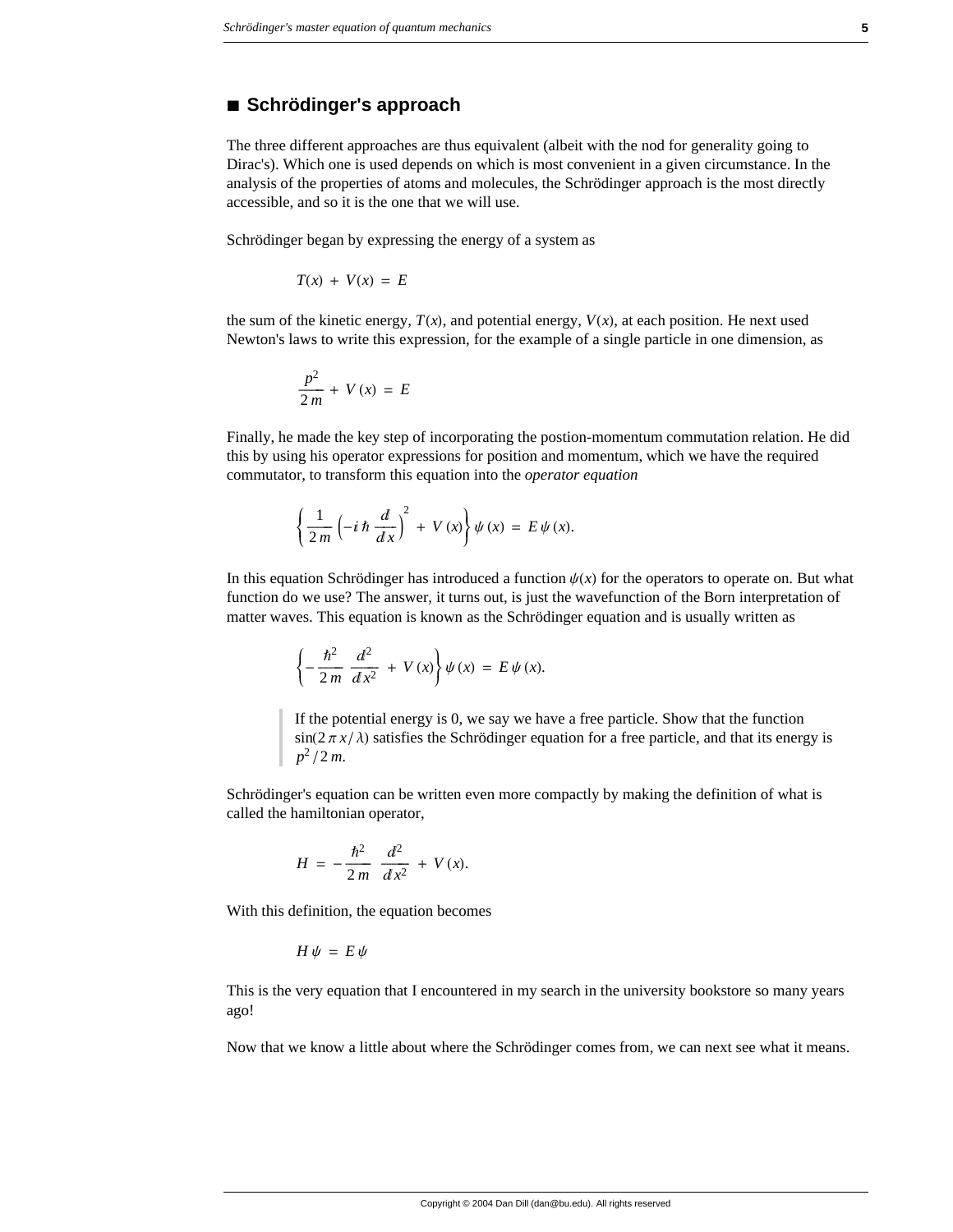### **What the Schrödinger equation means**

The key to beginning to make sense of the Schrödinger equation is to rewrite it in a special way,

```
curvature of \psi at x \propto - kinetic energy at x \times \psi at x \propto \psi
```
We will see that using this form of the Schrödinger equation we can develop a qualitative understand all of the key features of wavefunctions: that in regions of high kinetic energy wavefunctions oscillate rapidly and so have small wavelengths; that in regions of low kinetic energy that wavefunctions oscillate slowly and so have large wavelengths; that in regions of *negative* (!) kinetic energy, instead of oscillating, wavefunction diverge away from zero; and, finally, that the observed (quantized) energies, are just those energies for which the wavefunction is prevented from diverging to infinity.

We will be able to do all of this simply by making simple sketches of the form of the wavefunction required by the Schrödinger equation. It is easy to make these sketches, once we learn what the rules are, and these sketches allow us to accurately predict what wavefunctions look like without doing any calculations at all.

# **à Kinetic energy variation with position**

The first step toward understanding the Schrödinger equation is to understand how kinetic energy changes with position. The kinetic energy is determined by the total energy, *E*, and the potential energy,  $V(x)$ . The total energy is a constant but the potential energy in general changes with position. This means that the kinetic energy changes with position.

A nice example illustrating changing potential energy of a skateboarder traversing a parabolic track. At the top of the track the skateboarder has the greatest (gravitational) potential energy but no kinetic energy; her total energy is entirely potential energy. Once she starts to roll down the track, she picks up speed as her potential energy is converted to kinetic energy. At the bottom of the track she is moving the fastest and her potential energy is at its lowest value. She continues to roll up the other side of the track, rapidly at first but slowing down more and more, as her kinetic energy is converted back into potential energy. The potential energy reaches its maximum at the top of the other side of the track, where the skateboarder comes to a stop and so has zero kinetic energy.

We can develop this example quantitatively. We begin by expressing the shape of the track in terms of its vertical height relative to the bottom of the track. Let's make the track have a parabolic profile,

 $h(x) = x^2$  meter.

We can specify how high up the track the skateboarder begins the traverse by setting her total energy equal to her gravitational potential energy, relative to the bottom of the track, at that height. The gravitational potential energy is determined by the skateboarder's mass and by the height,

$$
V(x) = m g h.
$$

Here *m* is the skateboarder's mass, *g* is the acceleration due to gravity, and *h* is the height of the skateboarder above the bottom of the track (note, *h* is *not* Planck's constant here!). Let's say the horizontal length of the track, from the starting edge across to the finishing edge, is 10 meters and that the skateboarder weighs 120 lbs. The means that height of the track is 25 m and that the skateboarder's total energy is 13,000 J.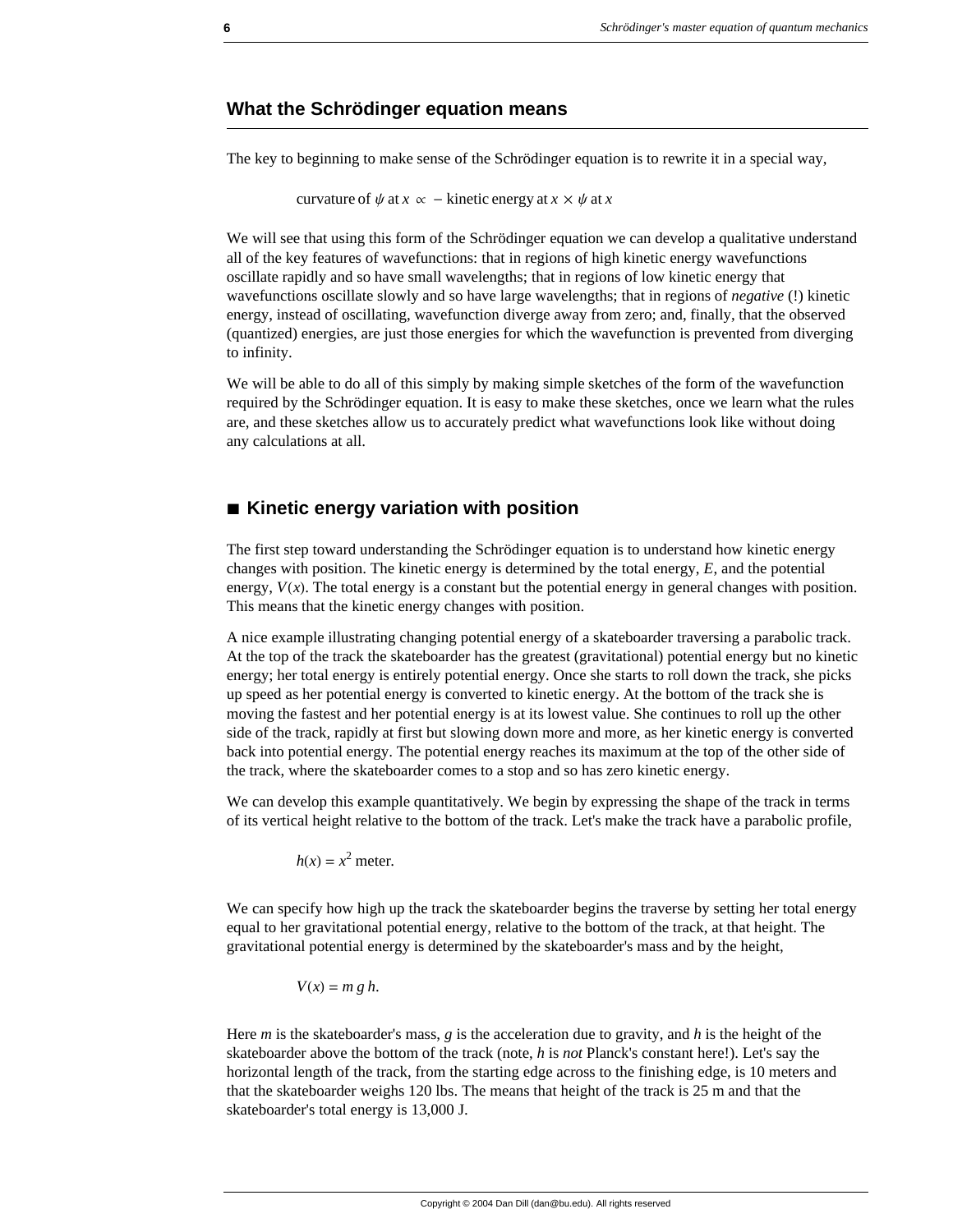Confirm these values for the height of the track and the skateboarder's total energy.

Here is a graph of the skateboarder's potential energy,  $V(x)$ , along the traverse.



Gravitational potential energy  $V(x)$  along a parabolic track. The horizontal line indicates the total energy *E*.

The horizontal line is her total energy, *E*. The kinetic energy at any point along the traverse is the vertical distance,  $E - V(x)$ , from the total energy line down to the potential energy curve. The value of the skateboarder's maximum kinetic energy, at the bottom of the traverse, is 13,000 J. Her initial potential energy has been converted entirely to kinetic energy there.

The speed of the skateboarder at any point along her traverse is proportional to the square root of her kinetic energy at that point,

$$
v(x) = \sqrt{2 T(x)/m}.
$$

Here is a graph of her speed along the traverse.



Velocity along a parabolic skateboard track, starting from rest at its top at  $x = \pm 5$  m.

Her maximum speed, at the bottom of the traverse, is 22 m/s.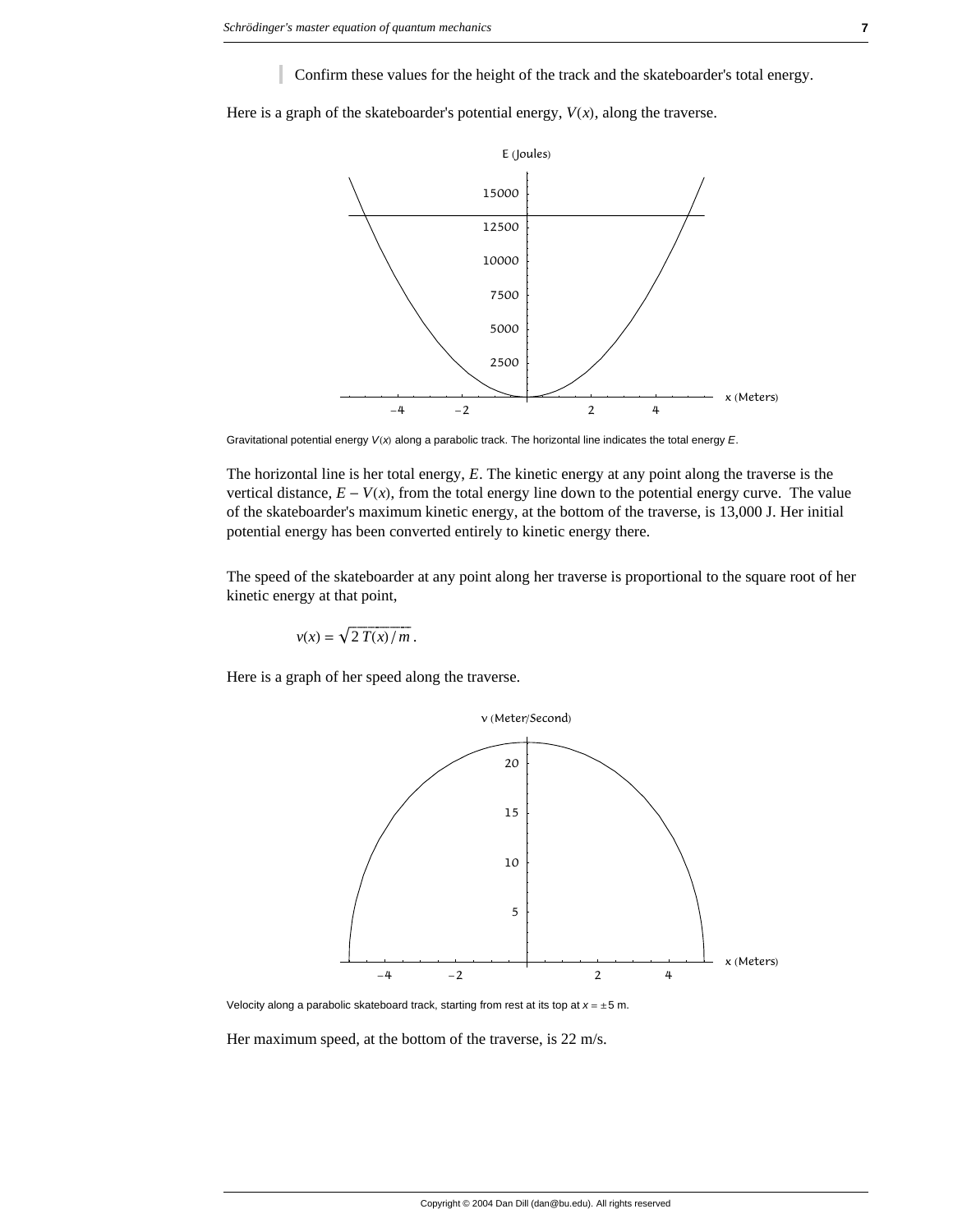Use the graphs to determine the kinetic energy, potential energy and speed of the skateboarder at position  $x = -3$  meters, having started down the track at rest from the left.

We can apply the same ideas to understand how the kinetic energy of a particle with a total energy *E* changes due to changing values of its potential energy,  $V(x)$ .

### **à Effect of kinetic energy on wavefunction curvature**

The Schrödinger equation is a relation between the curvature of the wavefunction, the kinetic energy of the particle, and the value of the wavefunction. To see precisely what this relation means, let's consider the Schrödinger equation in detail for the possible combinations of kinetic energy and sign of the wavefunction.

In the skateboarder example, the kinetic energy increases from zero at the start and end of the traverse to its maximum value at the midpoint. The skateboarder's kinetic energy can never be negative. In the Schrödinger equation, in contrast, the kinetic energy may be either positive *or negative*, according to whether the value of the potential energy is smaller or larger than the total energy. Regions of *x* where kinetic energy is positive or zero are called *classically allowed regions*, or more simply, allowed regions; regions of *x* where kinetic energy is negative are called *classically forbidden regions*, or more simply, forbidden regions. Boundaries between allowed and forbidden regions are called *classical turning points*.

It is quite peculiar that kinetic energy may be negative, since for an ordinary object this would mean the particle velocity would have to be *imaginary*, since a negative kinetic energy means  $v^2 < 0$ . The reason this is possible in quantum systems is that we are dealing with probability amplitudes rather than localized particles. The squared modulus of the probability amplitude,  $|\psi(x)|^2$ , tells us the probability per unit length of finding the particle in any particular region. To compute the kinetic energy of the particle, we need to add up its kinetic energy in each region, weighting each contribution by the probability that the particle will be in that region. The result is that the negative contributions to the kinetic energy from the forbidden regions are always more than offset by the positive contributions to the kinetic energy from the allowed regions, so that the total kinetic energy is always positive.

Forbidden regions turn out to be crucial in understanding why only certain values of the energy may occur; that is, forbidden regions are the source of energy quantization. Energy quantization *always* means that particle is *confined to a limited region of space by classically forbidden regions*.

There are four possible combinations of the sign of the kinetic energy and the sign of the wavefunction: positive kinetic energy and either positive or negative wavefunctions, and negative kinetic energy and either positive or negative wavefunctions. Let's look at these combinations separately for the case of positive and negative kinetic energy.

#### **Allowed regions**

In allowed regions, the kinetic energy is never negative. This means that the sign of the curvature of the wavefunction is always opposite to the sign of the wavefunction.

```
sign of curvature of \psi at x
= - \times sign of kinetic energy at x \times sign of \psi at x
= - \times + \times sign of \psi at x
= - \times sign of \psi at x
```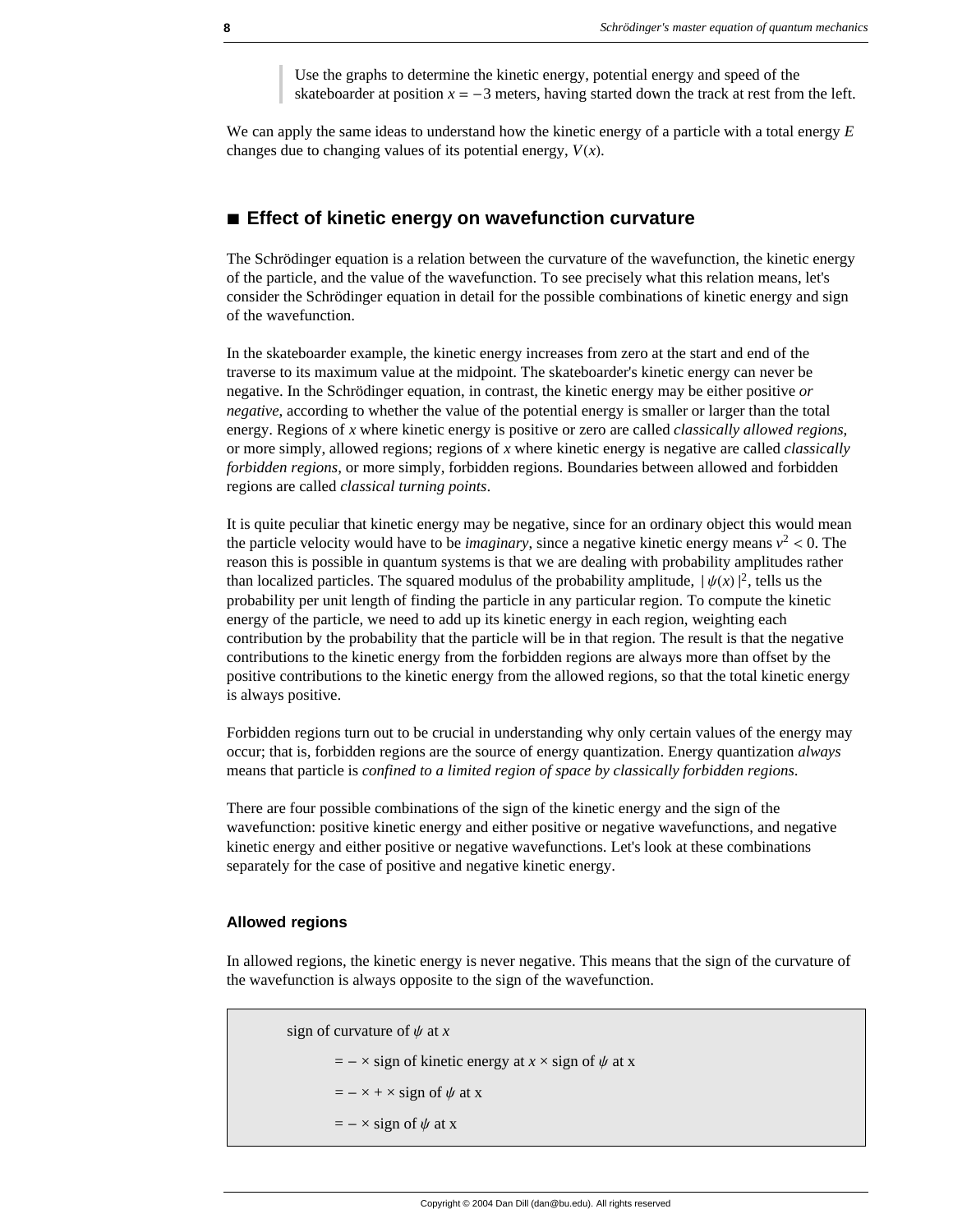If the wavefunction is positive, then its curvature will be negative. A negative curvature means that the slope of the wavefunction is becoming more negative (less positive); that is, the wavefunction is curving *downward* from positive values toward the zero line.

If the wavefunction is negative, then its curvature will be positive. A positive curvature means that the slope of the wavefunction is becoming more positive (less negative); that is, the wavefunction is curving *upward* from negative values toward the zero line.

The net result of this behavior is that

in classically *allowed regions*, the wavefunction *oscillates* back and forth across its zero line.

In this way we see that Schrödinger equation predicts an oscillatory probability amplitudes in allowed regions.

Since the curvature — how quickly the slope of the wavefunction is changing — is proportional to the kinetic energy, where the kinetic energy is large, the oscillations will be rapid; that is, each *loop* of the wavefunction (wavefunction variation between two adjacent zero values) will occupy a relatively small range of x and the maximum value of the wavefunction will never have a chance to get very large. Conversely, where the kinetic energy is small, the oscillations will be slow; that is, each loop of the wavefunction will occupy a relatively large region of x and the maximum value of the wavefunction will be able to become relatively large.

The picture that emerges is consistent with de Broglie's relation,  $\lambda = h / p$ . When kinetic energy increases, the momentum, *p*, gets larger and the wavelength of the wavefunction becomes smaller. When kinetic energy decreases, the momentum, *p*, gets smaller and the wavelength of the wavefunction becomes larger. (This connection with the de Broglie behavior is no accident, for de Broglie's relation is built into the Schrödinger equation, through the equation's dependence on the position-momentum commutator,  $[x, p] = i \hbar$ .)

#### **Allowed region example**

To get experience with these ideas, consider the following kinetic energy variation, given by the distance between the potential energy curve (thick line) and the constant total energy (thin horizontal line).



Using the axes below, sketch three loops of a wavefunction for this kinetic energy variation, as follows. Start your wavefunction with value at  $x = -3$  equal to  $\psi(-3) = 0$ , have the left-most loop of the wavefunction extend from  $x = -3$  to  $x = -2$ , and have the amplitude of this first loop be  $+0.2$ . Then sketch in the next two loops, extending toward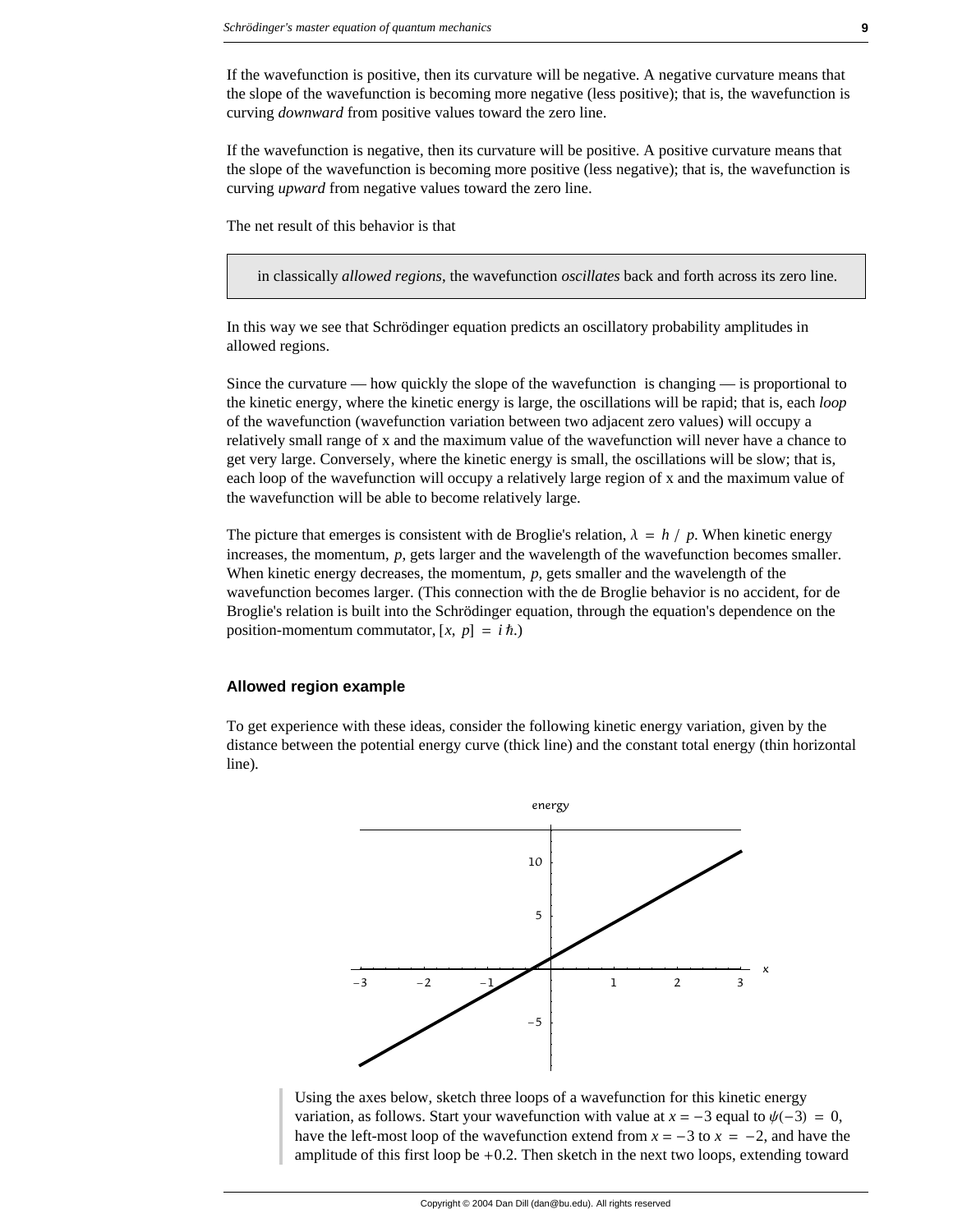more positive values of *x*. The key parts to answering this question is deciding, first, whether the widths of the two additional loops decrease, are the same as, or increase relative to the first, left-most loop, and, second, whether the amplitudes of the two additional loops decrease, are the same as, or increase relative to the first, left-most loop.



#### **Forbidden regions**

In forbidden regions, the kinetic energy is always negative. This means that the sign of the curvature of the wavefunction is always the same as the sign of the wavefunction.

sign of curvature of  $\psi$  at *x*  $=$  -  $\times$  sign of kinetic energy at *x*  $\times$  sign of  $\psi$  at *x*  $=$   $-\times$   $\times$  sign of  $\psi$  at x  $= + \times$  sign of  $\psi$  at x

If the wavefunction is positive, then its curvature will be positive. A positive curvature means that the slope of the wavefunction is becoming more positive (less negative); that is, positive wavefunctions curve *away* from the zero line toward more positive values.

If the wavefunction is negative, then its curvature will be negative. A negative curvature means that the slope of the wavefunction is becoming more negative (less positive); that is, the negative wavefunctions again curve *away* from the zero line toward more negative values.

The net result of this behavior is that

in classically *forbidden regions*, the wavefunction *curves away* from its zero line.

In this way we see that Schrödinger equation predicts that probability amplitudes tend to diverge to large, possibly infinite values in forbidden regions.

As in allowed regions, since the curvature is proportional to the kinetic energy, where the negative kinetic energy is large, the curving away from the zero line will be rapid; that is, over a relatively small distance x the wavefunction value can move relatively far from the zero line. Further, this movement away from the zero line will be amplified as the wavefunction value increases, since it multiplies the kinetic energy to determine the curvature. Conversely, where the negative kinetic energy is small, the curving away from the zero line will be slow; that is, a relatively larger distance in  $x$  will be needed for the wavefunction to change appreciably. But again, because curvature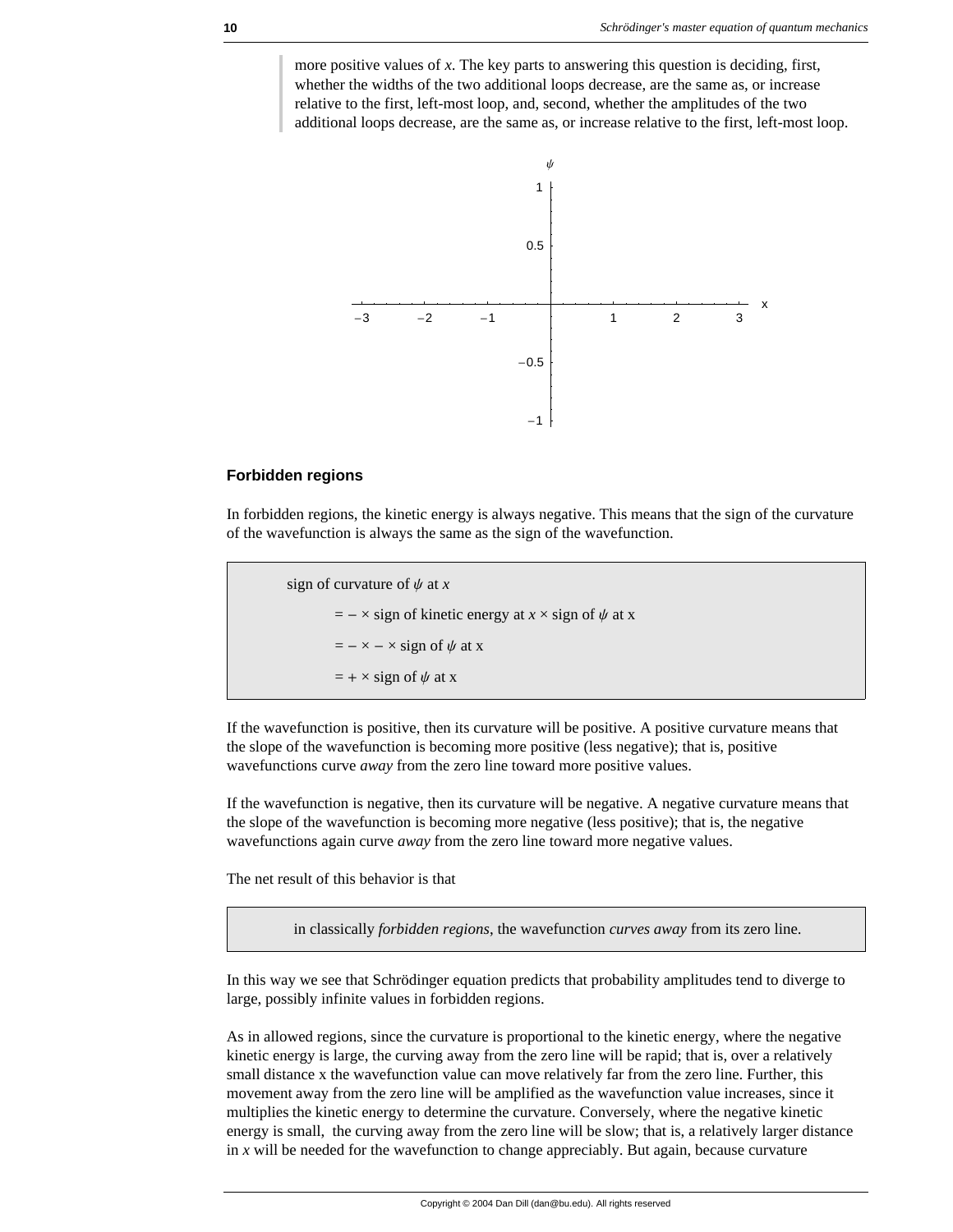depends on the product of kinetic energy and wavefunction, as the wavefunction becomes larger, the movement away from the zero line will accelerate.

# **à Quantization**

The different behavior of wavefunctions in allowed and forbidden regions is the origin of *energy quantization*. To see why this is so, we need to recall the rule which associates wavefunctions with particles.

 $|\psi(x)|^2 dx$  is probability of particle being within dx of x

Now, the total probability — the probability of the particle being *somewhere* — must be unity,

$$
1 = \int_{-\infty}^{\infty} |\psi(x)|^2 dx
$$

and this so-called *normalization requirement* can be satisfied only if the wavefunction,  $\psi(x)$ , does not diverge to infinite positive or negative values. Since we know that the wavefunction curves away from the zero line in the forbidden region, we can insure that it does not grow to infinite values only by arranging for it to enter forbidden regions with just the right curvature so that it curves away from the axes exponentially slowly.

For example, say the wavefunction enters a forbidden region with a positive value but negative slope. Since its slope entering the forbidden region is downward, its value will initially continue to decrease in the forbidden region. If its curvature is too great, the decrease will slow to a stop and then increase toward infinite positive values. If its curvature is too small, the decrease will carry the function to the zero line, then to negative values, and thereafter the function will increase towards infinite negative values. Only if the curvature is just right will the function decrease toward the zero line at an ever slowing rate (since the function itself is decreasing and the curvature is proportional to the value of the function), never getting to the zero line.

The way to adjust the curvature so that exponential decay is achieved is by adjusting the total energy, *E*. The special values of the energy for which the wavefunction decays to zero in forbidden regions are precisely the possible energies of the system.

## **à Summary and study problem**

We have seen that wavefunctions  $\psi$  that satisfy the Schrödinger equation are those that oscillate in allowed regions and curve away from the zero line in forbidden regions. The oscillations in the allowed region are slow and with large amplitude where the kinetic energy is small, and are rapid and with small amplitude where the kinetic energy is large. The curving away from the zero line usually leads to wavefunctions that diverge to infinite values. The normalization conditions means that such wavefunctions, while mathematically acceptable, are physically unacceptable. Only at special values of the energy does the divergence in the forbidden region become an exponential decay to the zero line and so are physically acceptable wavefunctions possible. These special values of the energy are the quantized energies of the system.

Airy functions are physically acceptable solutions of the one dimensional Schrödinger equation for a particular potential energy variation,  $V(x)$ . Here is a plot of an Airy function (thin line) and its curvature (thick line).